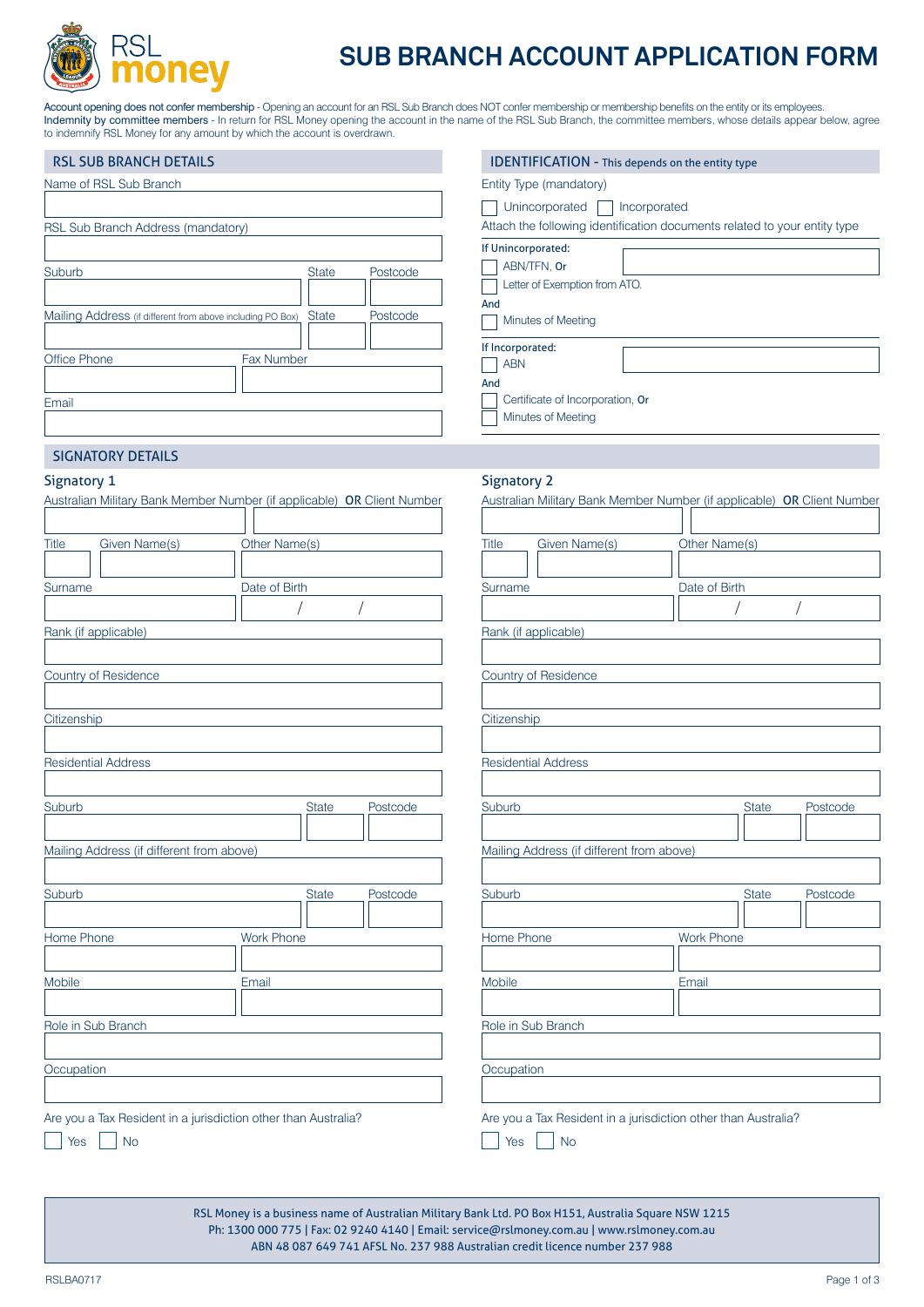|                                                                                         | <b>SIGNATORY DETAILS (CONTINUED)</b>                                                                                                                                                                                                   |                   |                                                                                         |                                                                                                                                                                                                                                                                                                    |            |  |
|-----------------------------------------------------------------------------------------|----------------------------------------------------------------------------------------------------------------------------------------------------------------------------------------------------------------------------------------|-------------------|-----------------------------------------------------------------------------------------|----------------------------------------------------------------------------------------------------------------------------------------------------------------------------------------------------------------------------------------------------------------------------------------------------|------------|--|
| <b>Signatory 1</b>                                                                      |                                                                                                                                                                                                                                        |                   |                                                                                         | <b>Signatory 2</b>                                                                                                                                                                                                                                                                                 |            |  |
| If yes, please specify the country and provide your Tax Identification<br>Number (TIN): |                                                                                                                                                                                                                                        |                   | If yes, please specify the country and provide your Tax Identification<br>Number (TIN): |                                                                                                                                                                                                                                                                                                    |            |  |
| Country 1                                                                               |                                                                                                                                                                                                                                        | <b>TIN</b>        |                                                                                         | Country 1                                                                                                                                                                                                                                                                                          | <b>TIN</b> |  |
|                                                                                         |                                                                                                                                                                                                                                        |                   |                                                                                         |                                                                                                                                                                                                                                                                                                    |            |  |
| Country 2                                                                               |                                                                                                                                                                                                                                        | <b>TIN</b>        |                                                                                         | Country 2                                                                                                                                                                                                                                                                                          | <b>TIN</b> |  |
|                                                                                         |                                                                                                                                                                                                                                        |                   |                                                                                         |                                                                                                                                                                                                                                                                                                    |            |  |
| Country 3                                                                               |                                                                                                                                                                                                                                        | TIN               |                                                                                         | Country 3                                                                                                                                                                                                                                                                                          | <b>TIN</b> |  |
|                                                                                         |                                                                                                                                                                                                                                        |                   |                                                                                         |                                                                                                                                                                                                                                                                                                    |            |  |
|                                                                                         | registration number.                                                                                                                                                                                                                   |                   |                                                                                         | Note: A TIN is the tax reference number issued to you by the tax office in the country where you are a resident for tax purposes. Where a country<br>does not issue a TIN, complete an equivalent number, for example a social security, national insurance, personal identification or a resident |            |  |
| Yes                                                                                     | Are you a Politically Exposed Person?<br><b>No</b>                                                                                                                                                                                     |                   |                                                                                         | Are you a Politically Exposed Person?<br><b>No</b><br>Yes                                                                                                                                                                                                                                          |            |  |
|                                                                                         | A Politically Exposed Person (PEP) is someone who performs important public functions. For example:<br>Heads of state, government and cabinet ministers<br>Senior government officials<br>Senior executive of state-owned organisation |                   | A high ranking member of the armed forces (top three senior levels of each service)     | A PEP is also the immediate family member of a person referred to above, including a spouse, defacto partner or child.                                                                                                                                                                             |            |  |
|                                                                                         | <b>SIGNATORY DETAILS</b>                                                                                                                                                                                                               |                   |                                                                                         | If yes, please specify the country and provide your Tax Identification                                                                                                                                                                                                                             |            |  |
| <b>Signatory 3</b>                                                                      |                                                                                                                                                                                                                                        |                   |                                                                                         | Number (TIN):                                                                                                                                                                                                                                                                                      |            |  |
|                                                                                         | Australian Military Bank Member Number (if applicable) OR Client Number                                                                                                                                                                |                   |                                                                                         | Country 1                                                                                                                                                                                                                                                                                          | <b>TIN</b> |  |
|                                                                                         |                                                                                                                                                                                                                                        |                   |                                                                                         |                                                                                                                                                                                                                                                                                                    |            |  |
| <b>Title</b>                                                                            | Given Name(s)                                                                                                                                                                                                                          | Other Name(s)     |                                                                                         | Country 2                                                                                                                                                                                                                                                                                          | <b>TIN</b> |  |
|                                                                                         |                                                                                                                                                                                                                                        |                   |                                                                                         |                                                                                                                                                                                                                                                                                                    |            |  |
| Surname                                                                                 |                                                                                                                                                                                                                                        | Date of Birth     |                                                                                         | Country 3                                                                                                                                                                                                                                                                                          | <b>TIN</b> |  |
|                                                                                         |                                                                                                                                                                                                                                        |                   |                                                                                         |                                                                                                                                                                                                                                                                                                    |            |  |
|                                                                                         | Rank (if applicable)                                                                                                                                                                                                                   |                   |                                                                                         | (Please refer to information above for TIN definition)                                                                                                                                                                                                                                             |            |  |
|                                                                                         |                                                                                                                                                                                                                                        |                   |                                                                                         | Are you a Politically Exposed Person?                                                                                                                                                                                                                                                              |            |  |
|                                                                                         | Country of Residence                                                                                                                                                                                                                   |                   |                                                                                         | <b>No</b><br>Yes                                                                                                                                                                                                                                                                                   |            |  |
|                                                                                         |                                                                                                                                                                                                                                        |                   |                                                                                         | (Please refer to information above for PEP definition)                                                                                                                                                                                                                                             |            |  |
| Citizenship                                                                             |                                                                                                                                                                                                                                        |                   |                                                                                         | <b>ACCESS FACILITIES OPTIONS*</b>                                                                                                                                                                                                                                                                  |            |  |
|                                                                                         |                                                                                                                                                                                                                                        |                   |                                                                                         |                                                                                                                                                                                                                                                                                                    |            |  |
|                                                                                         | <b>Residential Address</b>                                                                                                                                                                                                             |                   |                                                                                         | Select the access facilities you wish to use:                                                                                                                                                                                                                                                      |            |  |
|                                                                                         |                                                                                                                                                                                                                                        |                   |                                                                                         | Visa Debit Card (not available if two to sign)                                                                                                                                                                                                                                                     |            |  |
| Suburb                                                                                  |                                                                                                                                                                                                                                        |                   | <b>State</b><br>Postcode                                                                | <b>Signatory Name</b>                                                                                                                                                                                                                                                                              |            |  |
|                                                                                         |                                                                                                                                                                                                                                        |                   |                                                                                         |                                                                                                                                                                                                                                                                                                    |            |  |
|                                                                                         | Mailing Address (if different from above)                                                                                                                                                                                              |                   |                                                                                         | <b>Signatory Name</b>                                                                                                                                                                                                                                                                              |            |  |
|                                                                                         |                                                                                                                                                                                                                                        |                   |                                                                                         |                                                                                                                                                                                                                                                                                                    |            |  |
| Suburb                                                                                  |                                                                                                                                                                                                                                        |                   | <b>State</b><br>Postcode                                                                |                                                                                                                                                                                                                                                                                                    |            |  |
|                                                                                         |                                                                                                                                                                                                                                        |                   |                                                                                         | <b>Signatory Name</b>                                                                                                                                                                                                                                                                              |            |  |
| Home Phone                                                                              |                                                                                                                                                                                                                                        | <b>Work Phone</b> |                                                                                         |                                                                                                                                                                                                                                                                                                    |            |  |
|                                                                                         |                                                                                                                                                                                                                                        |                   |                                                                                         | Business Banking (max. 2 Administrators)                                                                                                                                                                                                                                                           |            |  |
| Mobile<br>Email                                                                         |                                                                                                                                                                                                                                        |                   | <b>Signatory Name</b>                                                                   |                                                                                                                                                                                                                                                                                                    |            |  |
|                                                                                         |                                                                                                                                                                                                                                        |                   |                                                                                         |                                                                                                                                                                                                                                                                                                    |            |  |
|                                                                                         | Role in Sub Branch                                                                                                                                                                                                                     |                   |                                                                                         |                                                                                                                                                                                                                                                                                                    |            |  |
|                                                                                         |                                                                                                                                                                                                                                        |                   |                                                                                         | <b>Signatory Name</b>                                                                                                                                                                                                                                                                              |            |  |
| Occupation                                                                              |                                                                                                                                                                                                                                        |                   |                                                                                         |                                                                                                                                                                                                                                                                                                    |            |  |
|                                                                                         |                                                                                                                                                                                                                                        |                   |                                                                                         | Cheque Book (signature card required)                                                                                                                                                                                                                                                              |            |  |
|                                                                                         | Are you a Tax Resident in a jurisdiction other than Australia?                                                                                                                                                                         |                   |                                                                                         |                                                                                                                                                                                                                                                                                                    |            |  |
| Yes                                                                                     | <b>No</b>                                                                                                                                                                                                                              |                   |                                                                                         | * Terms and Conditions apply - refer to our Terms and Conditions brochure and                                                                                                                                                                                                                      |            |  |

Schedule of Fees and Charges.